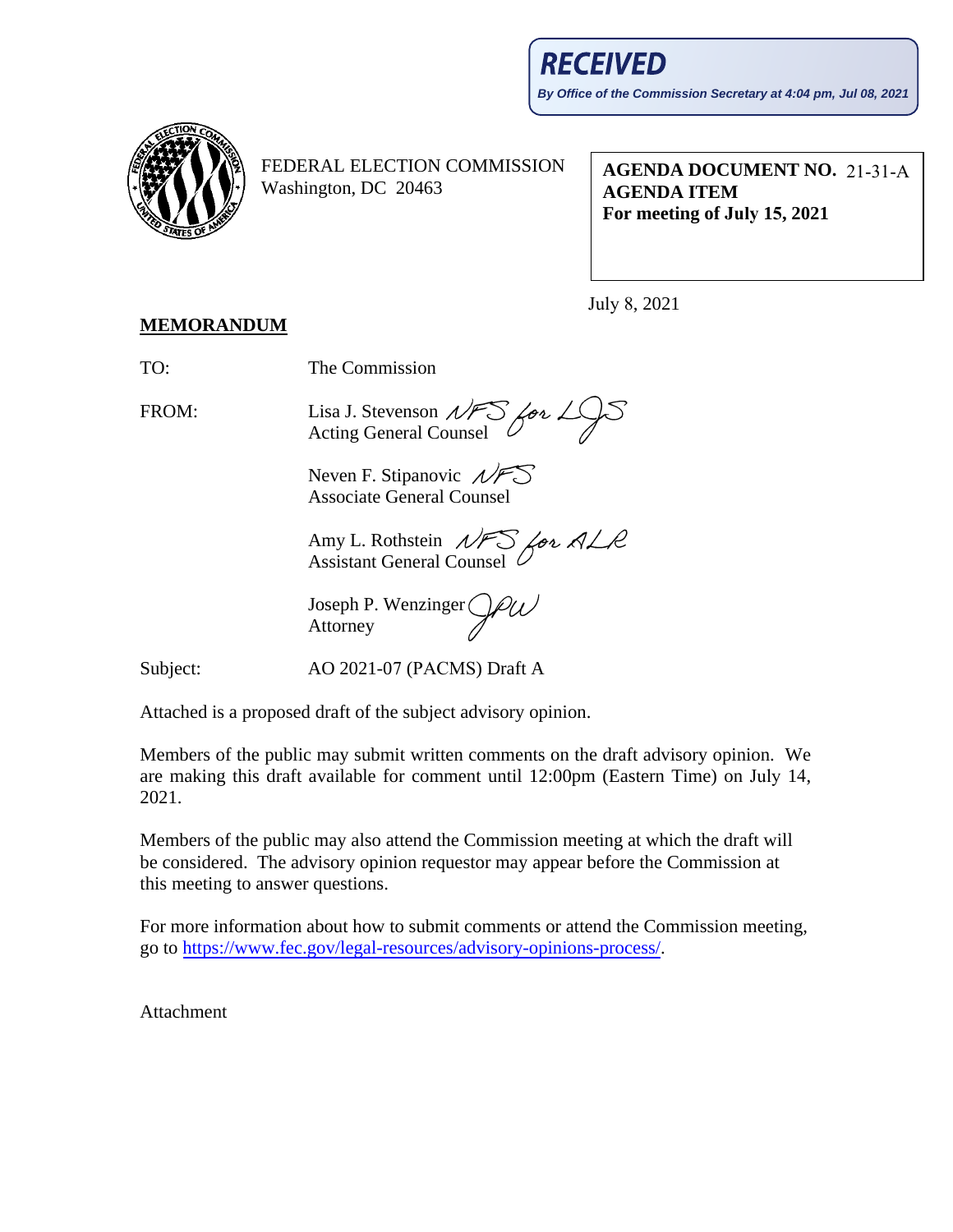- ADVISORY OPINION 2021-07
- 

## Dan Backer **DRAFT A**

- Chalmers & Adams LLC
- 441 North Lee Street, Suite 300
- Alexandria, VA 22314
- 
- Dear Mr. Backer:

 We are responding to your advisory opinion request on behalf of PAC Management Services LLC ("PACMS"), concerning the application of the Federal Election Campaign Act, 52 U.S.C. §§ 30101-45 (the "Act"), and Commission regulations to PACMS's proposal to allow individuals to solicit and make contributions to political committees via its online platform. The Commission concludes that the Act and Commission regulations would not prohibit PACMS's proposed services, and the proposed services would not cause PACMS to make, facilitate, or be a conduit for contributions, to incur registration or reporting obligations, or to be a "commercial vendor" under 11 C.F.R. § 114.2(f) or § 116.1(c). The Commission also concludes that PACMS may allow individuals who work for corporations and trade associations, acting in their personal capacities, to solicit contributions via its online platform. *Background* The facts presented in this advisory opinion are based on your letter received on May 17,

2021, and your emails received on June 25 and June 29, 2021, on behalf of PACMS

(collectively, "advisory opinion request").

 PACMS is a for-profit, limited liability company that has opted with the Internal Revenue Service to be treated as a partnership for federal tax purposes, and each partner of PACMS is taxed as an S corporation. PACMS is not owned, established, maintained, or controlled by any federal candidate or political party, and has no affiliated political committees. Nor does PACMS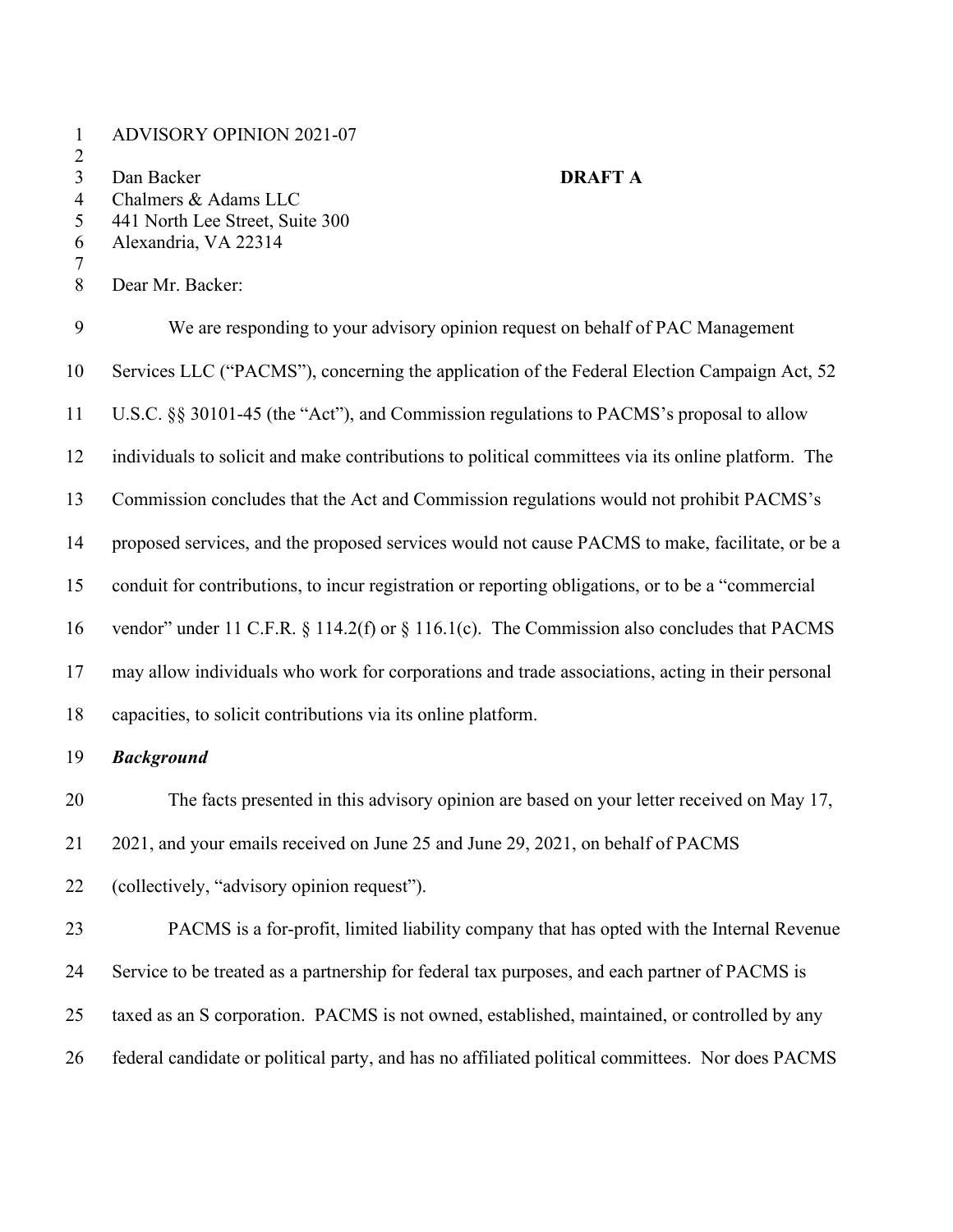solicit any political contributions, or engage in express advocacy of any candidates, political committees, or political party committees.

 PACMS currently "offers a commercial service of facilitating independent expenditures," generally involving state-level legislative offices.<sup>1</sup> PACMS proposes to expand its services by allowing individuals to use its online platform to solicit and make contributions to federal candidates and political committees (other than separate segregated funds). PACMS describes its proposal as providing "two valuable services": (1) enabling its clients to transfer funds to PACMS and make contributions from those funds, and (2) providing a "convenient vehicle" through which individuals authorized by PACMS's clients may solicit those clients for 10 contributions.<sup>[2](#page-2-1)</sup> A. Enrolling in the Service and Designating Solicitors

 PACMS proposes to require each client who wishes to use its new service to execute a contract certifying, among other things, that the individual is eligible to make political 14 contributions under federal law.<sup>[3](#page-2-2)</sup> The client will then receive login credentials to PACMS's secure interface on the internet, and will use that interface to transfer a minimum of \$5,000 to PACMS by online bank transfer or credit card; the client may supplement those funds by making additional transfers, or request and receive a refund of any unused remaining funds, at any time. PACMS will hold all client funds in an FDIC-insured bank account ("Client Fund Account")

*Id*.

<span id="page-2-0"></span><sup>&</sup>lt;sup>1</sup> Advisory Opinion Request ("AOR") at AOR002 n.2.<br> $\frac{1}{4}$ 

<span id="page-2-1"></span>

<span id="page-2-2"></span>Each contract will require the client to certify that he or she is  $(1)$  a U.S. citizen,  $(2)$  at least 18 years of age, (3) not a federal contractor, (4) transferring his or her own funds to PACMS, (5) not being reimbursed for any such transfers or contributions, and (6) making all of the decisions regarding the disposition of those funds. The contract will also obligate PACMS, in the event a client dies or is deemed mentally incompetent by a court, to return the funds to the client's estate.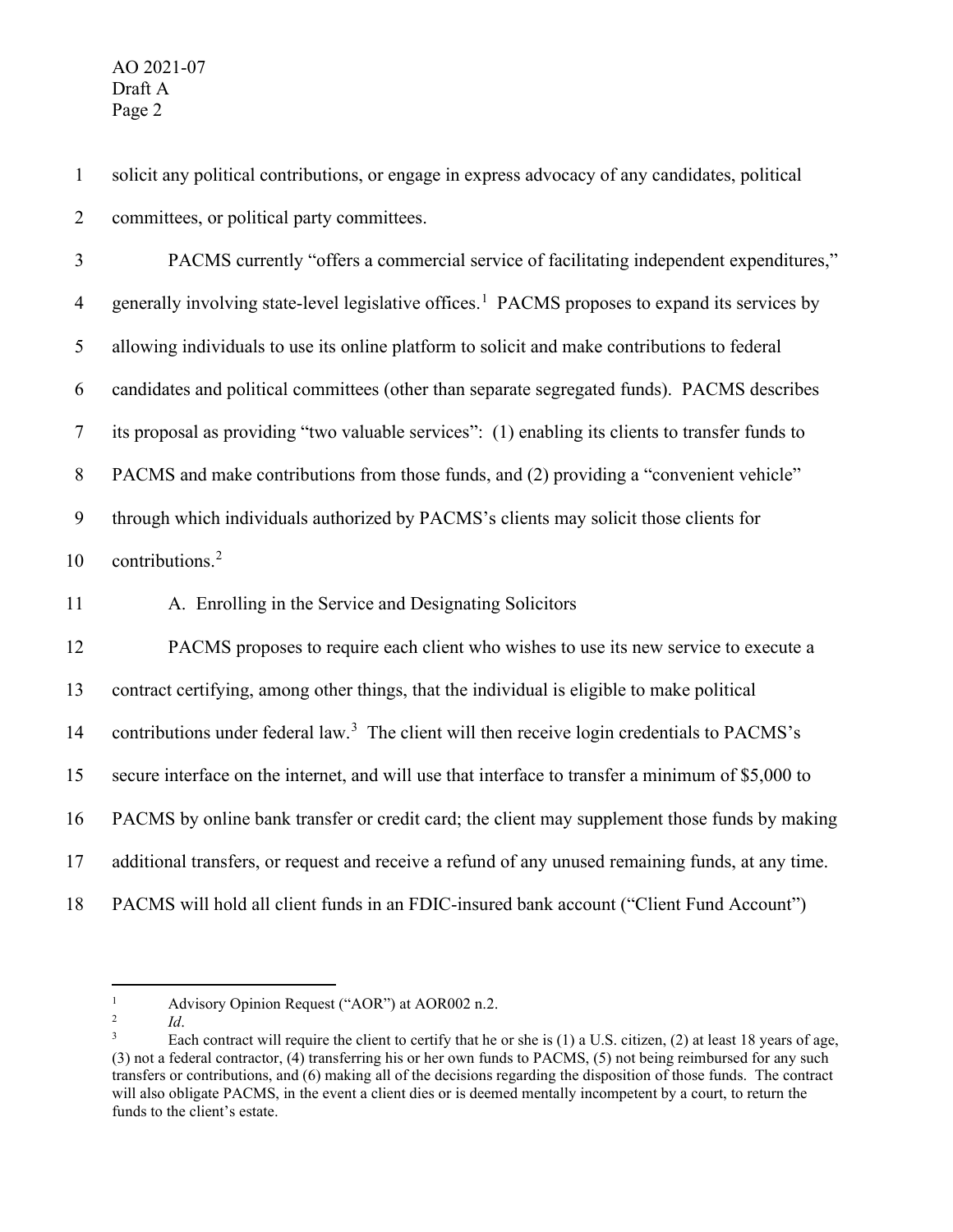1 separate from its own accounts,<sup>[4](#page-3-0)</sup> and will be contractually obligated to treat each client's funds 2 as that client's property, the disposition of which is subject to the client's sole, complete 3 direction.

 Once a client transfers funds to PACMS, the client may designate other individuals to solicit contributions from the client by entering the individual's name and email address into the 6 PACMS interface.<sup>[5](#page-3-1)</sup> Each designated solicitor, in turn, will receive login credentials to use the PACMS interface to make the authorized solicitations. Prior to receiving these credentials, PACMS will require each solicitor to agree to terms and conditions, including that the solicitor is 9 eligible to solicit contributions under federal law.<sup>[6](#page-3-2)</sup> PACMS will not allow federal candidates, political committees, political party committees, or their agents, to serve as solicitors, and will require its clients and their solicitors to certify to the same. A client may decide not to contribute in response to a solicitation and may remove authorization from any solicitor at any time. 13 B. Fees PACMS will charge each client a flat annual fee of at least \$100 annually, which PACMS will determine and adjust based on its business judgment about what constitutes a commercially reasonable figure reflecting the fair market value of its services. Moreover, if a client uses a debit or credit card to deposit funds into her account, PACMS will automatically withdraw from the account the service fee it is charged for the transaction by the debit or credit card company.

<span id="page-3-1"></span><span id="page-3-0"></span><sup>&</sup>lt;sup>4</sup> The Client Fund Account will not generate interest.<br><sup>5</sup> PACMS will not match clients with solicitors; thus, clients may designate as solicitors only individuals who are otherwise known to them. Although PACMS may advertise its services on the internet, it intends to operate primarily through word of mouth and referrals.

<span id="page-3-2"></span><sup>6</sup> For example, the solicitor will certify that she is not a foreign national. The terms and conditions will also prohibit harassment and other unlawful activity and provide that PACMS reserves the right to remove any solicitor from the platform at any time.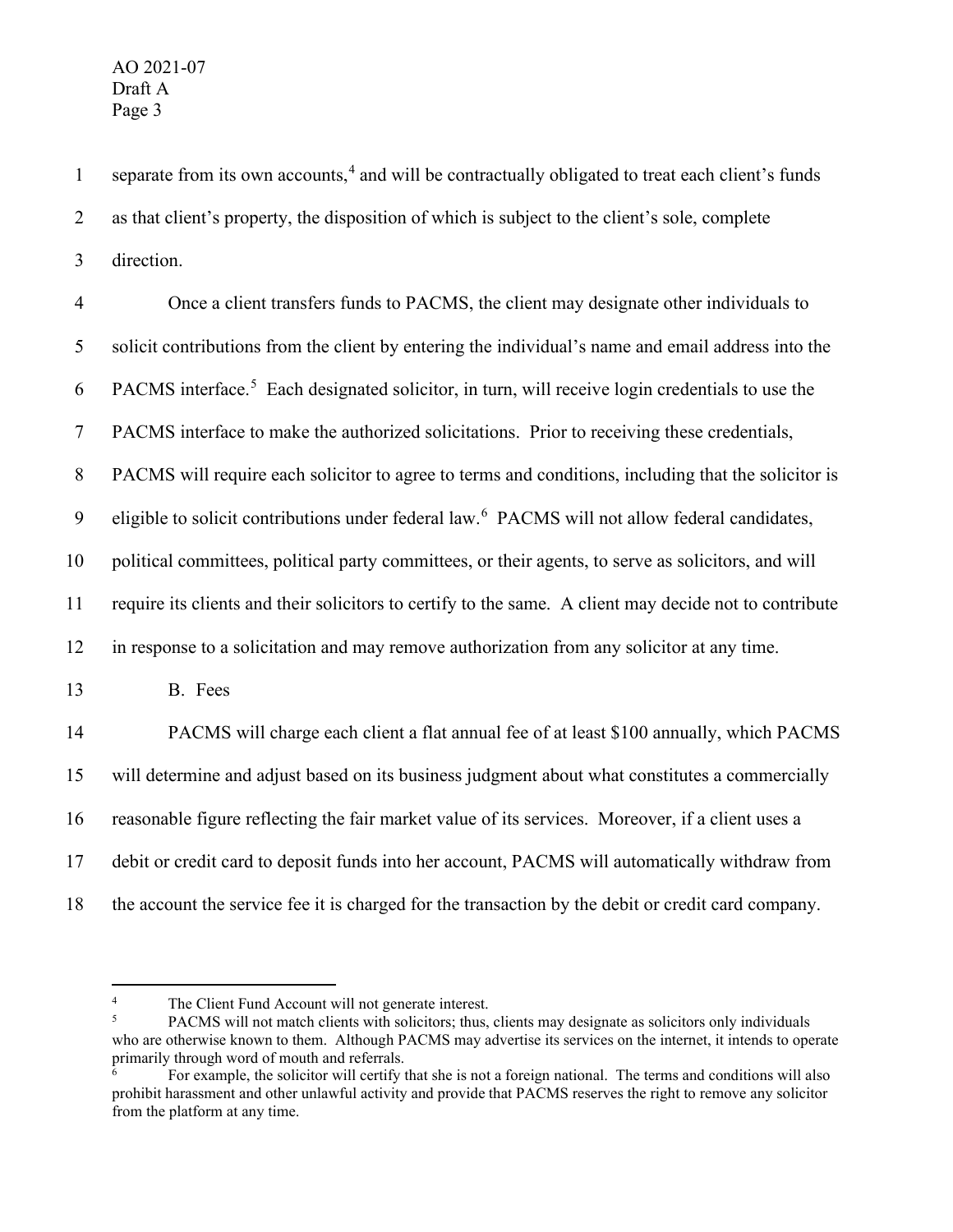- The annual fee, along with debit and credit card service fees, are designed to allow PACMS to cover its costs and realize a reasonable profit.
- C. Solicitations and Contribution Forwarding Once a client has enrolled in PACMS's service and designated a solicitor who has accepted the terms and conditions and received login credentials, the solicitor may use PACMS's interface to solicit the client via email. A solicitation email will permit a contributor to change the contribution amount, reject the solicitation by clicking a "Do Not Contribute" button, or contribute by clicking a "Contribute" button. If a contributor decides to contribute in response to a solicitation, the interface will require the client to confirm affirmations and disclaimers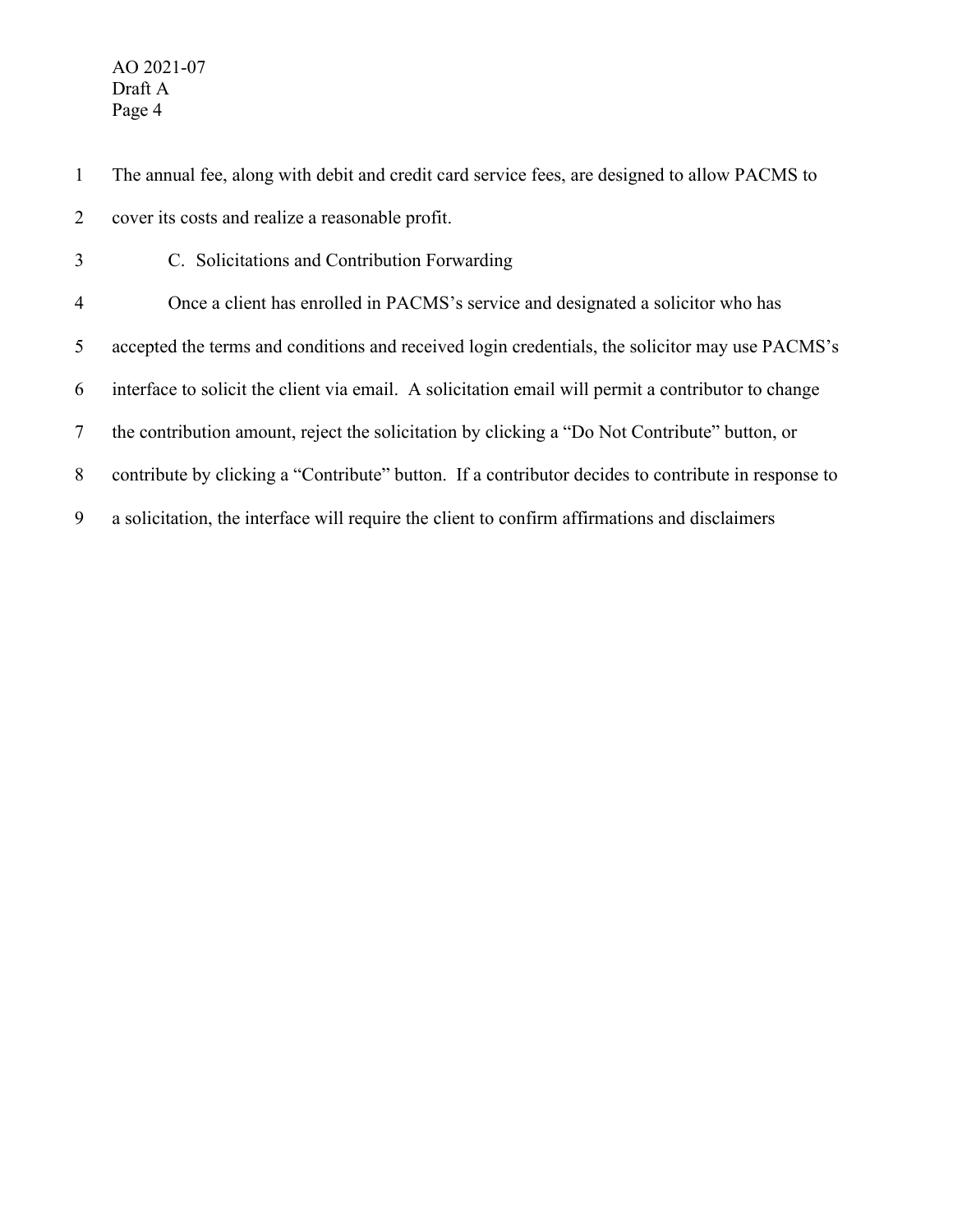| $\mathbf{1}$ | concerning the legality of the contribution. <sup>7</sup> It "is PACMS's intent to comply with the 'safe' |
|--------------|-----------------------------------------------------------------------------------------------------------|
| 2            | harbor' [for screening procedures] the Commission has recognized in its advisory opinions." <sup>8</sup>  |
| 3            | After a client has initiated a contribution via the platform, PACMS's interface will                      |
| 4            | "accept a contribution request" if the contribution (together with any previous contributions             |
| 5            | made through the platform) does not exceed any applicable contribution limits and the client has          |
| 6            | sufficient funds in the Client Fund Account to make the contribution. <sup>9</sup> PACMS will then        |
| 7            | forward funds from the client's Client Fund Account to the client-designated political committee.         |
| 8            | PACMS states that it intends to comply with all applicable contribution-forwarding requirements           |

<span id="page-5-0"></span><sup>7</sup> The list of affirmations and disclaimers will state:

"1. I am not a federal contractor.

- 2. I am at least eighteen years old.
- 3. I am either a United States citizen or a lawful permanent resident of the United States.

4. This contribution is made from my own funds, and funds are not being provided to me by another person or entity for the purpose of making this contribution.

5. The funds being used for this contribution are my own, and not corporate funds, business funds or funds of another person.

6. This contribution, combined with other contributions I have made to this recipient (including anycontributions made outside the PACMS interface) in connection with this election (for candidates) or this calendar year (for other recipients) will not exceed the federal contribution limit.

7. The personal information that I have provided to PACMS remains accurate and up-todate:

Name: [CLIENT'S NAME ON RECORD WITH PACMS] Address: [CLIENT'S ADDRESS ON RECORD WITH PACMS] Phone: [CLIENT'S PHONE NUMBER ON RECORD WITH PACMS] Email: [CLIENT'S EMAIL ON RECORD WITH PACMS] Employer: [CLIENT'S EMPLOYER ON RECORD WITH PACMS] Occupation: [CLIENT'S OCCUPATION ON RECORD WITH PACMS]."

AOR003 n.3.

- <span id="page-5-1"></span> $\frac{8}{9}$  AOR003.
- <span id="page-5-2"></span>AOR004.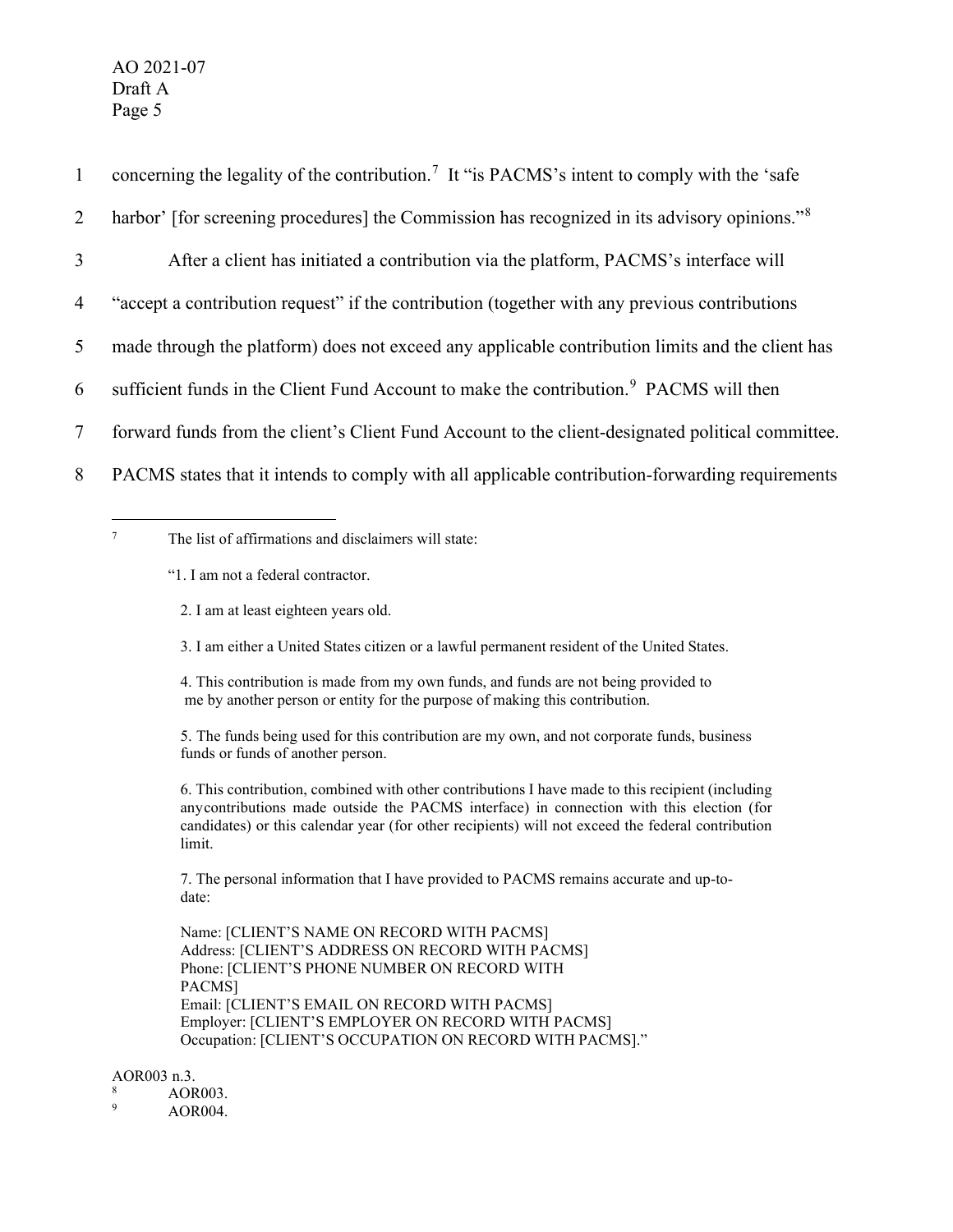| $\mathbf{1}$                                   | provided in 52 U.S.C. § 30102(b) and 11 C.F.R. § 102.8, including timeframes and providing                                                                                                                                                                                                                                                                                                                                                                 |
|------------------------------------------------|------------------------------------------------------------------------------------------------------------------------------------------------------------------------------------------------------------------------------------------------------------------------------------------------------------------------------------------------------------------------------------------------------------------------------------------------------------|
| 2                                              | recipient political committees with accurate information regarding the contributor and the                                                                                                                                                                                                                                                                                                                                                                 |
| 3                                              | contribution.                                                                                                                                                                                                                                                                                                                                                                                                                                              |
| 4                                              | <b>Questions Presented</b>                                                                                                                                                                                                                                                                                                                                                                                                                                 |
| 5                                              | Do PACMS's proposed services violate federal campaign finance law?<br>1.                                                                                                                                                                                                                                                                                                                                                                                   |
| 6<br>$\tau$<br>$8\phantom{1}$<br>9<br>10<br>11 | Do PACMS's services—either in forwarding solicitations from client-authorized<br>2.<br>solicitors to clients, or processing requested contributions from clients to designated recipients-<br>constitute either an illegal corporate contribution to the designated recipient in violation of 52<br>U.S.C. $\S$ 30118(a), or the illegal facilitation of a political contribution by a corporation in<br>violation of 11 C.F.R. $\frac{1}{2}$ 114.2(f)(1)? |
| 12<br>13                                       | Does PACMS qualify as a "commercial vendor" under 11 C.F.R. $\S$ 114.2(f), 116.1(c)?<br>3.                                                                                                                                                                                                                                                                                                                                                                 |
| 14<br>15<br>16                                 | Does PACMS, either on its own or in conjunction with its clients, qualify as a "political<br>4.<br>committee" subject to federal reporting requirements? Is PACMS required to file periodic<br>reports with the Commission, whether as a political committee or otherwise?                                                                                                                                                                                 |
| 17<br>18<br>19<br>20                           | Do contributions that PACMS processes at a client's direction, using client's funds,<br>5.<br>qualify as impermissible "conduit" contributions?                                                                                                                                                                                                                                                                                                            |
| 21<br>22<br>23<br>24                           | Does the annual fee or debit/credit card service fee that a client pays to PACMS for its<br>6.<br>services qualify as a contribution to any of the candidates, political committees, or political<br>party committees to which the client makes contributions using PACMS's services?                                                                                                                                                                      |
| 25<br>26<br>27                                 | May PACMS permit a person who works for a corporation or trade association to be<br>7.<br>designated as a "solicitor" to make solicitations through the interface?                                                                                                                                                                                                                                                                                         |
| 28                                             | <b>Legal Analysis and Conclusions</b>                                                                                                                                                                                                                                                                                                                                                                                                                      |
| 29                                             | Do PACMS's proposed services violate federal campaign finance law?<br>1.                                                                                                                                                                                                                                                                                                                                                                                   |
| 30<br>31<br>32<br>33<br>34<br>35               | Do PACMS's services—either in forwarding solicitations from client-authorized<br>2.<br>solicitors to clients, or processing requested contributions from clients to designated recipients-<br>constitute either an illegal corporate contribution to the designated recipient in violation of 52<br>U.S.C. $\S$ 30118(a), or the illegal facilitation of a political contribution by a corporation in<br>violation of 11 C.F.R. $\frac{1}{2}$ 114.2(f)(1)? |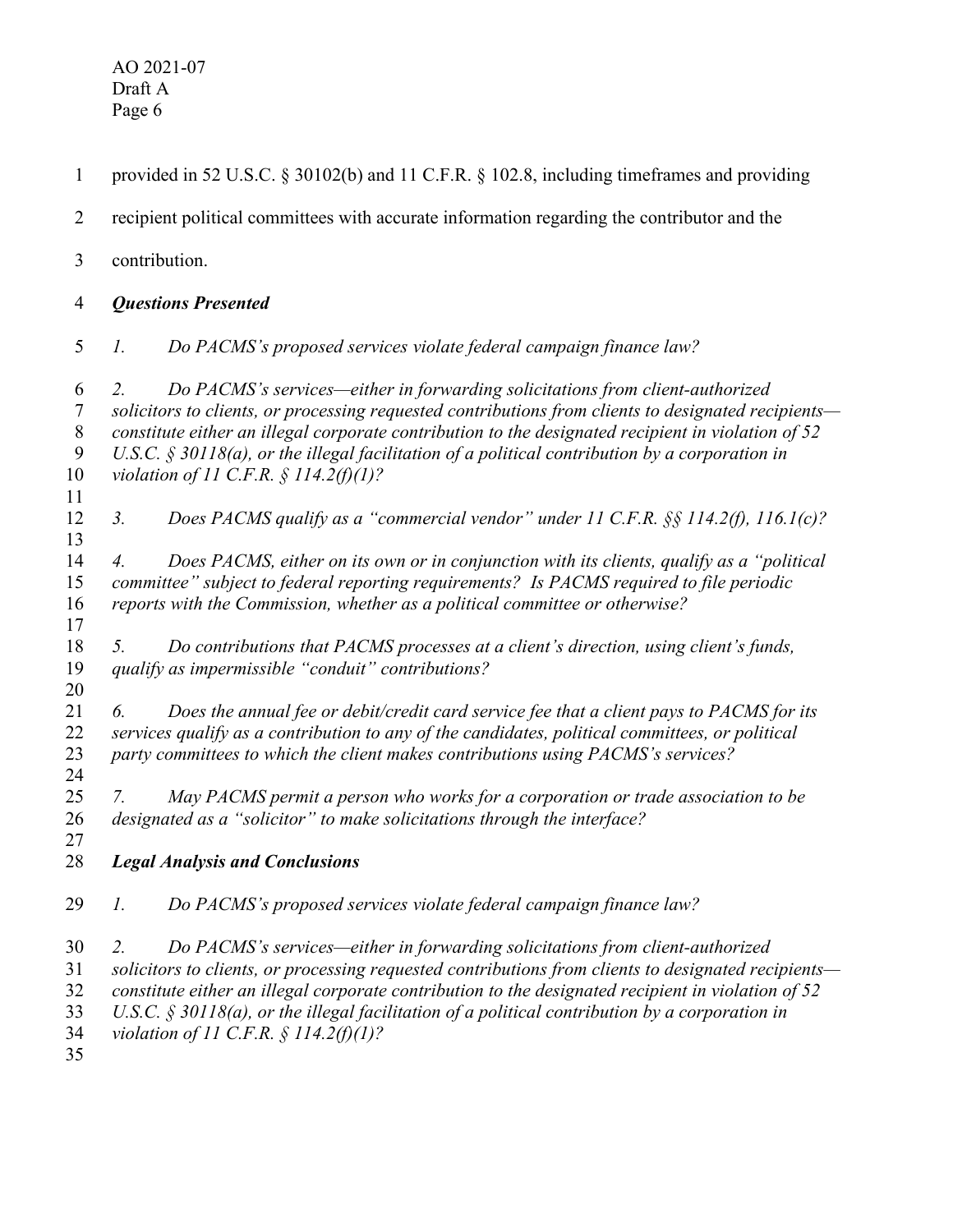| $\mathbf{1}$   | No, PACMS's proposed services—forwarding solicitations from client-authorized                                 |
|----------------|---------------------------------------------------------------------------------------------------------------|
| $\overline{2}$ | solicitors to clients and processing requested contributions from clients to designated                       |
| $\mathfrak{Z}$ | recipients—would not constitute either an illegal corporate contribution to the designated                    |
| $\overline{4}$ | recipient in violation of 52 U.S.C. $\S 30118(a)$ , or the illegal facilitation of a political contribution   |
| 5              | by a corporation in violation of 11 C.F.R. $\S 114.2(f)(1)$ —because PACMS will be providing                  |
| 6              | commercial contribution-processing services to contributors and not to political committees.                  |
| $\tau$         | A. Contributions                                                                                              |
| 8              | The Act and Commission regulations prohibit corporations from making contributions to                         |
| 9              | federal candidates and to political committees that make contributions to federal candidates. <sup>10</sup>   |
| 10             | Under Commission regulations, contributions by an LLC that is treated as a partnership for tax                |
| 11             | purposes are treated as contributions by a partnership. <sup>11</sup> Unlike corporations, partnerships may   |
| 12             | contribute to federal candidates and all political committees, but each contribution must be                  |
| 13             | attributed both to the partnership itself and to the individual partners. <sup>12</sup> This dual attribution |
| 14             | requirement, combined with the ban on corporate contributions, means that a partnership in                    |
| 15             | which each partner is a corporation may not make contributions to federal candidates or to                    |
| 16             | political committees that make contributions to federal candidates. <sup>13</sup>                             |

<span id="page-7-0"></span><sup>10</sup> *See* 52 U.S.C. § 30118(a) (generally prohibiting corporations from making contributions); 11 C.F.R. § 114.2(b) (same). Corporations may, however, make contributions to nonconnected political committees that make only independent expenditures, *see, e.g*., Advisory Opinion 2011-11 (Colbert); *Citizens United v. FEC*, 558 U.S. 310 (2010); *SpeechNow.org v. FEC*, 599 F.3d 686 (D.C. Cir. 2010) (*en banc*), and to non-contribution accounts of hybrid political committees, *see* FEC Statement on *Carey v. FEC*: Reporting Guidance for Political Committees that Maintain a Non-Contribution Account (Oct. 6, 2011), https://www.fec.gov/updates/fec-statement-on-carey-v-fec/.<br>  $11 \text{ C} \text{ F} \text{ R}$  8 110 1( $\sigma$ )(2)

<span id="page-7-1"></span><sup>&</sup>lt;sup>11</sup> 11 C.F.R. § 110.1(g)(2).<br><sup>12</sup> *Id* 8 110 1(e)

<span id="page-7-2"></span><sup>&</sup>lt;sup>12</sup> *Id.* § 110.1(e).<br><sup>13</sup> *See* Advisory

<span id="page-7-3"></span><sup>13</sup> *See* Advisory Opinion 2014-17 (Berkadia) at 3 (concluding that LLC treated as partnership and wholly owned by corporations may not be solicited for contributions because contributions would be attributed to its corporate owners); Advisory Opinion 2001-07 (NMC PAC) at 8 (concluding that LLC treated as partnership and wholly owned by corporations may not contribute to nonconnected political committee).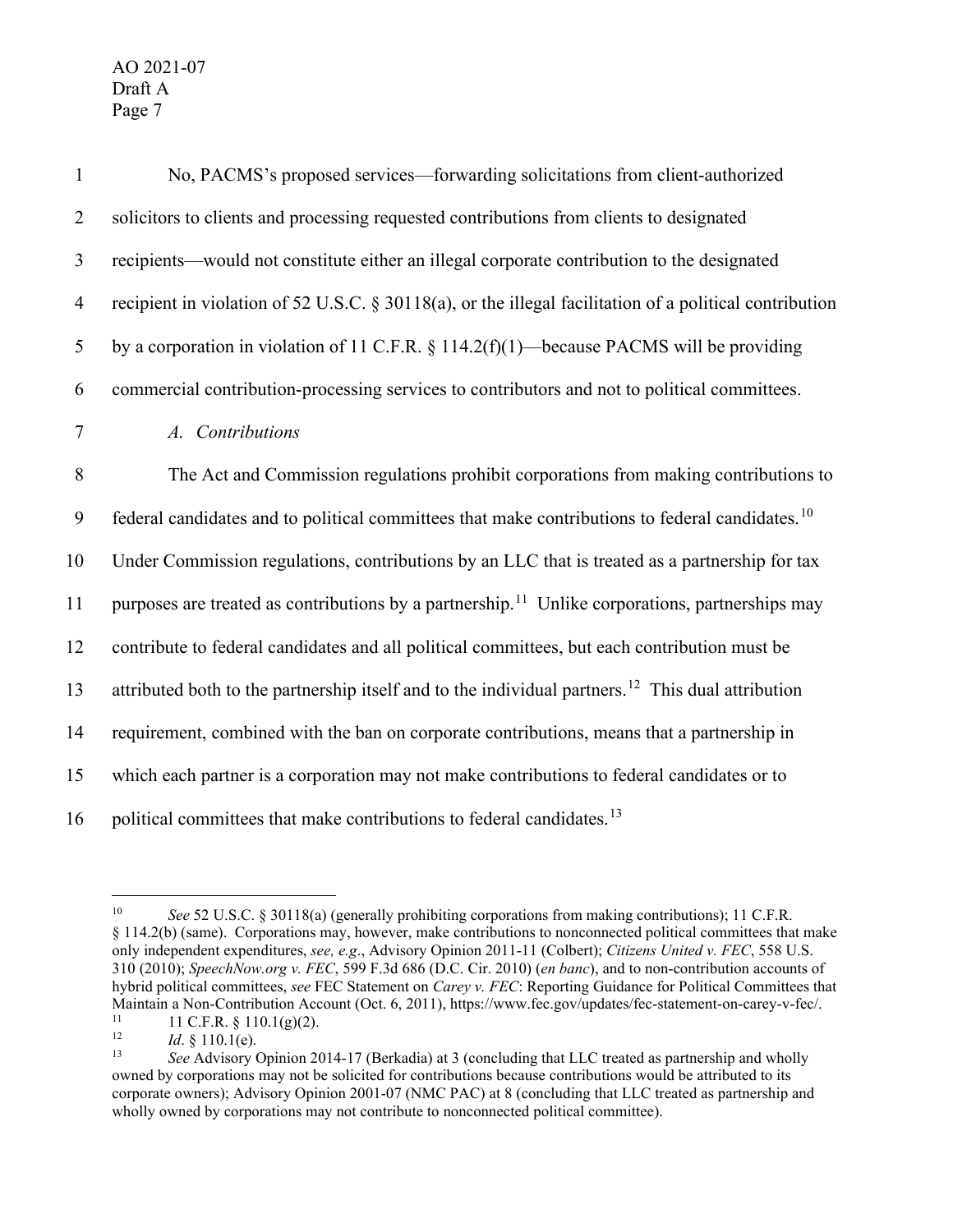| $\mathbf{1}$   | Here, because PACMS is an LLC opting partnership tax status, it is treated as a                             |
|----------------|-------------------------------------------------------------------------------------------------------------|
| $\overline{2}$ | partnership under the Act and Commission regulations. But, because each partner is an                       |
| $\mathfrak{Z}$ | S corporation, PACMS may not make contributions to federal candidates or to political                       |
| $\overline{4}$ | committees that make contributions to federal candidates. <sup>14</sup>                                     |
| $\mathfrak{S}$ | The Commission has consistently concluded that an entity does not make contributions                        |
| 6              | merely by processing contributions as a service to the contributors. <sup>15</sup> In such instances, the   |
| $\overline{7}$ | Commission examines whether the entity processes contributions at the request and for the                   |
| $8\,$          | benefit of the contributors, as opposed to the recipient political committees. <sup>16</sup> The Commission |
| 9              | also considers whether the entity's services relieve the recipient committees of any financial              |
| 10             | burden or obligation they would otherwise incur, thereby providing something of value that                  |
| 11             | would constitute a contribution from the entity to the recipient political committees. <sup>17</sup>        |
| 12             | Here, PACMS will provide contribution-processing services to individual contributors;                       |
| 13             | deposit contributors' funds into a separate account to be used for future contributions; process            |
| 14             | contributions only as the contributors request and direct; and charge the contributors a fee                |

<span id="page-8-0"></span><sup>&</sup>lt;sup>14</sup> The Act and Commission regulations make no distinction between S corporations and other types of corporations. Under the Internal Revenue Code, S corporations must be domestic corporations; have only up to 100 shareholders, none of which may be partnerships, corporations, or non-resident aliens; and allow shareholders to report the corporation's flow-through of income and losses on their personal tax returns. *See* 26 U.S.C. §§ 1361- 1379 (addressing tax treatment of S corporations and their shareholders); S Corporations, Internal Revenue Service, <https://www.irs.gov/businesses/small-businesses-self-employed/s-corporations> (accessed June 17, 2021) (summarizing tax treatment of S corporations and individual shareholders).

<span id="page-8-1"></span><sup>&</sup>lt;sup>15</sup> Advisory Opinion 2019-04 (Prytany) at 5-6; Advisory Opinion 2017-06 (Stein and Gottlieb) at 4-5; Advisory Opinion 2016-08 (eBundler.com) at 6-8; Advisory Opinion 2015-15 (WeSupportThat.com) at 4; Advisory Opinion 2014-07 (Crowdpac) at 6; Advisory Opinion 2012-22 (skimmerhat) at 4-6; Advisory Opinion 2011-19 (GivingSphere) at 7; Advisory Opinion 2011-06 (Democracy Engine) at 5.<br><sup>16</sup> Advisory Opinion 2017-06 (Stein and Gottlieb) at 5; *see also, e.g.*, Advisory Opinion 2015-15

<span id="page-8-2"></span><sup>(</sup>WeSupportThat.com) at 4 (concluding that companies processing contributions as services to contributors are "analog[ous] . . . to widely available delivery services, such as United States Parcel Service, or an electronic bill-pay services, such as those provided by banks" (internal quotation marks omitted)).<br> $\frac{17}{12}$  E.g., Advisory Opinion 2017.06 (Stein and Gottlieb) at 5: Advisory Op

<span id="page-8-3"></span><sup>17</sup> *E.g*., Advisory Opinion 2017-06 (Stein and Gottlieb) at 5; Advisory Opinion 2015-15 (WeSupportThat.com) at 5; Advisory Opinion 2015-08 (Repledge) at 9.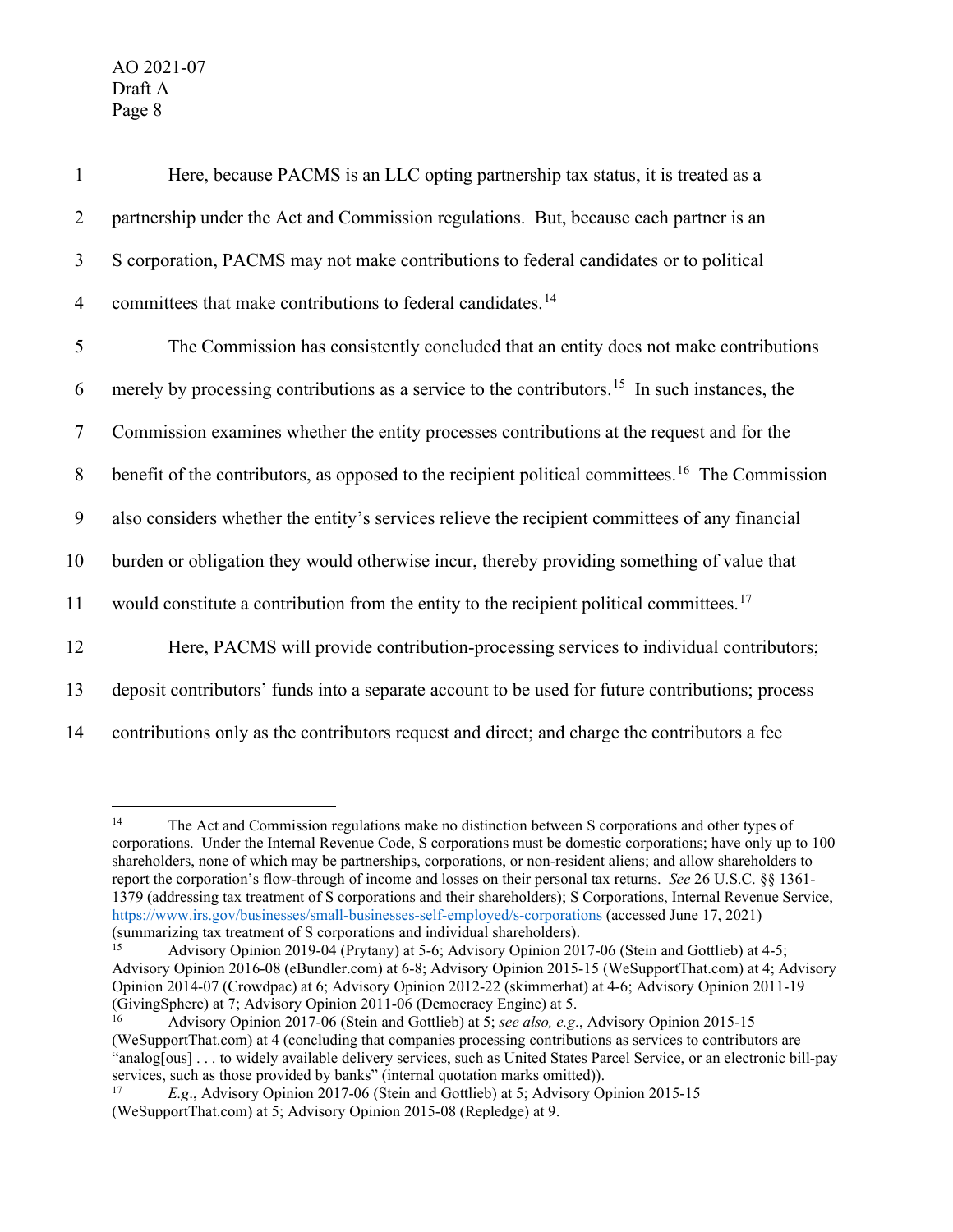| $\mathbf{1}$   | designed to cover PACMS's costs and generate a reasonable profit. In these respects, PACMS's                  |
|----------------|---------------------------------------------------------------------------------------------------------------|
| $\overline{2}$ | proposal is similar to prior proposals where the Commission concluded that the contribution-                  |
| $\mathfrak{Z}$ | processing services would not be contributions to the recipient political committees. <sup>18</sup> Also like |
| $\overline{4}$ | those prior proposals, PACMS will not enter into any relationships with political committees                  |
| 5              | beyond those required to forward its clients' contributions and contributor information; <sup>19</sup>        |
| 6              | although PACMS will allow contributors to designate solicitors, PACMS will prohibit solicitors                |
| $\tau$         | from being federal candidates or political committees or their agents. <sup>20</sup>                          |
| $\,8\,$        | Thus, consistent with the approach taken in prior advisory opinions, PACMS will provide                       |
| 9              | commercial contribution-processing services to contributors and not the recipient political                   |
|                |                                                                                                               |
| 10             | committees and will not relieve the recipient committees of any expenses they would otherwise                 |
| 11             | incur. Accordingly, the Commission concludes that PACMS's proposed services will not                          |
| 12             | constitute illegal corporate contributions in violation of 52 U.S.C. § 30118(a).                              |
| 13             | <b>B.</b> Corporate Facilitation                                                                              |

15 contributions to political committees.<sup>[21](#page-9-3)</sup> The regulations define "facilitation" as using corporate

<span id="page-9-0"></span><sup>18</sup> *See* Advisory Opinion 2019-04 (Prytany) at 5-6 (concluding that commercial contribution-processing service would not result in contributions); Advisory Opinion 2017-06 (Stein and Gottlieb) at 4-5 (same); Advisory Opinion 2016-08 (eBundler.com) at 6-8 (same); Advisory Opinion 2015-15 (WeSupportThat.com) at 4 (same); Advisory Opinion 2015-08 (Repledge) (same); Advisory Opinion 2014-07 (Crowdpac) at 6 (same); Advisory Opinion 2012-22 (skimmerhat) at 4-6 (same); Advisory Opinion 2011-19 (GivingSphere) at 7 (same); Advisory Opinion 2011-06 (Democracy Engine) at 5 (same); Advisory Opinion 2006-08 (Brooks) at 1-2 (same); Advisory Opinion 2002-07 (Careau) at 5-6 (same).

<span id="page-9-1"></span><sup>19</sup> *See, e.g.*,. Advisory Opinion 2017-06 (Stein and Gottlieb) at 5 (citing lack of relationship with political committees as reason to conclude services provided to contributors, not political committees); Advisory Opinion 2016-08 (eBundler.com) at 5-6 (same); Advisory Opinion 2015-08 (Repledge) at 5-6 (same). 20 *Cf.*, Advisory Opinion 2019-04 (Prytany) at 6-7 (permitting political committees to make solicitations

<span id="page-9-2"></span>through platform); Advisory Opinion 2016-08 (eBundler.com) at 4-7 (permitting individuals and political committees to make solicitations through platform).<br> $^{21}$  11 C E P  $_8$  114 2(f)

<span id="page-9-3"></span><sup>21</sup> 11 C.F.R. § 114.2(f).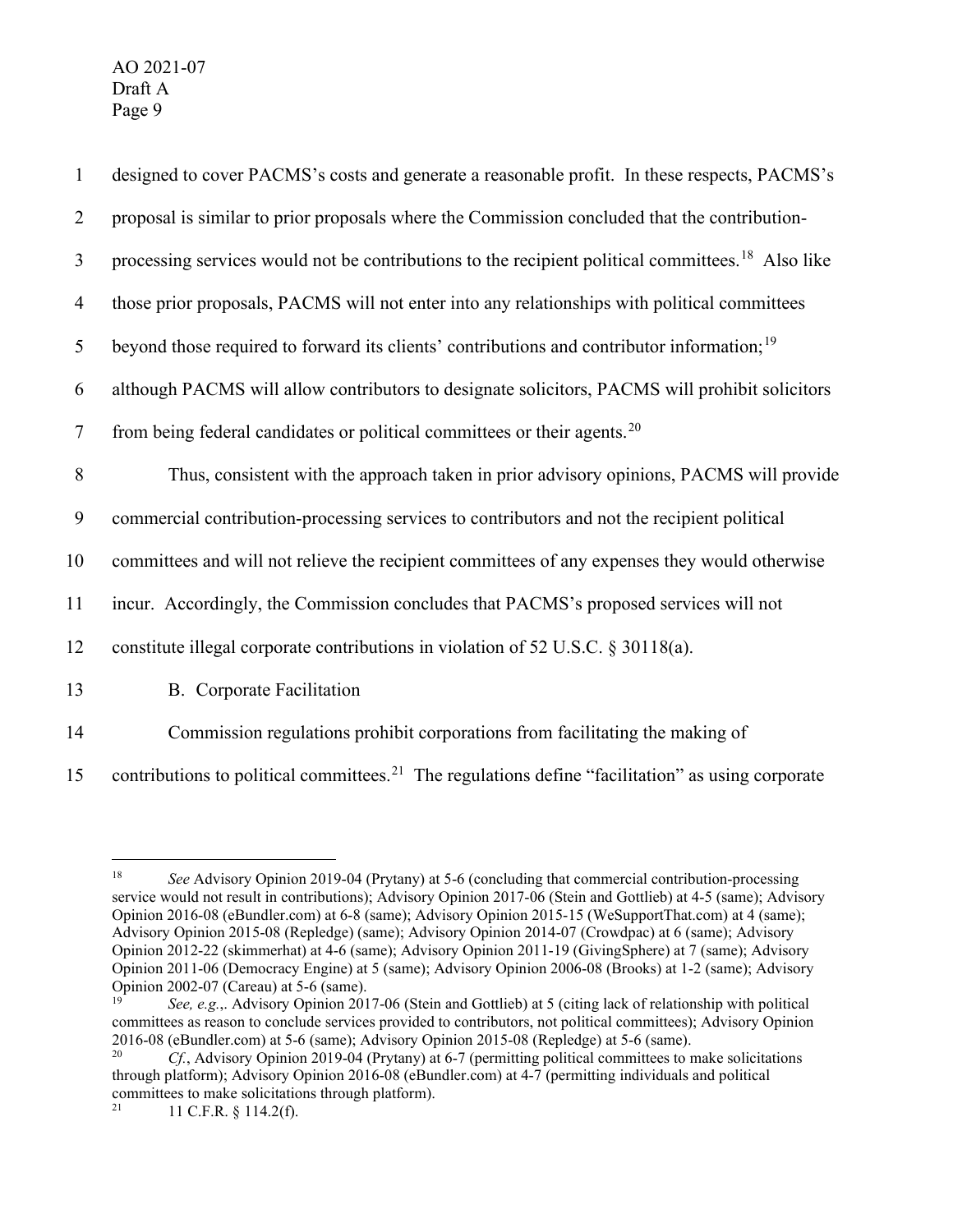| $\mathbf{1}$   | "resources or facilities to engage in fundraising activities in connection with any election." <sup>22</sup> |
|----------------|--------------------------------------------------------------------------------------------------------------|
| $\overline{2}$ | The Commission has noted that corporate facilitation does not result, however, where a vendor                |
| $\mathfrak{Z}$ | "is not providing services to any candidate or political committee." <sup>23</sup> Here, PACMS proposes to   |
| $\overline{4}$ | provide services to its individual client contributors, and not to the recipient political committees.       |
| 5              | Accordingly, PACMS's proposal will not result in the illegal facilitation of a political                     |
| 6              | contribution by a corporation in violation of 11 C.F.R. $\S$ 114.2(f)(1).                                    |
| $\tau$         | C. Other Requirements for Entities Processing and Forwarding Contributions                                   |
| 8              | PACMS will hold all client funds in an account separate from PACMS's own accounts,                           |
| 9              | including its general treasury. <sup>24</sup> PACMS has represented that it will comply with the             |
| 10             | contribution-forwarding requirements of the Act and Commission regulations, including                        |
| 11             | forwarding contributions to authorized committees with required information within 10 days                   |
| 12             | after receipt, and forwarding contributions to other political committees with required                      |
| 13             | information within 30 days after receipt for contributions of \$50 or less and within ten days after         |
| 14             | receipt for contributions of more than \$50. <sup>25</sup> PACMS will collect users' names, addresses,       |
| 15             | occupations, and employers to provide to the recipient committees, to enable them to meet their              |
| 16             | own reporting obligations under the Act and Commission regulations. <sup>26</sup> Finally, PACMS states      |
| 17             | that it will screen for excessive contributions and will require clients to affirm that they are using       |
| 18             | their own, permissible funds for their contributions. <sup>27</sup> The Commission concludes that the        |

<span id="page-10-0"></span><sup>&</sup>lt;sup>22</sup> *Id.* Advisory Opinion 2011-06 (Democracy Engine) at 5 n.4.

<span id="page-10-2"></span><span id="page-10-1"></span><sup>24</sup> See, e.g., Advisory Opinion 2017-06 (Stein and Gottleib) at 8.<br>AOR004: see 52 U.S.C. 8 30102(b): 11 C.F.R. 8 102 8.

<span id="page-10-3"></span><sup>&</sup>lt;sup>25</sup> AOR004; *see* 52 U.S.C. § 30102(b); 11 C.F.R. § 102.8.<br>AOR003; *see* 11 C.F.R. § 102.8(a).

<span id="page-10-5"></span><span id="page-10-4"></span><sup>&</sup>lt;sup>27</sup> AOR003; *see, e.g.*, 52 U.S.C. § 30119(a) (prohibiting contributions by federal government contractors);

*id.* § 30121(a) (prohibiting contributions by foreign nationals).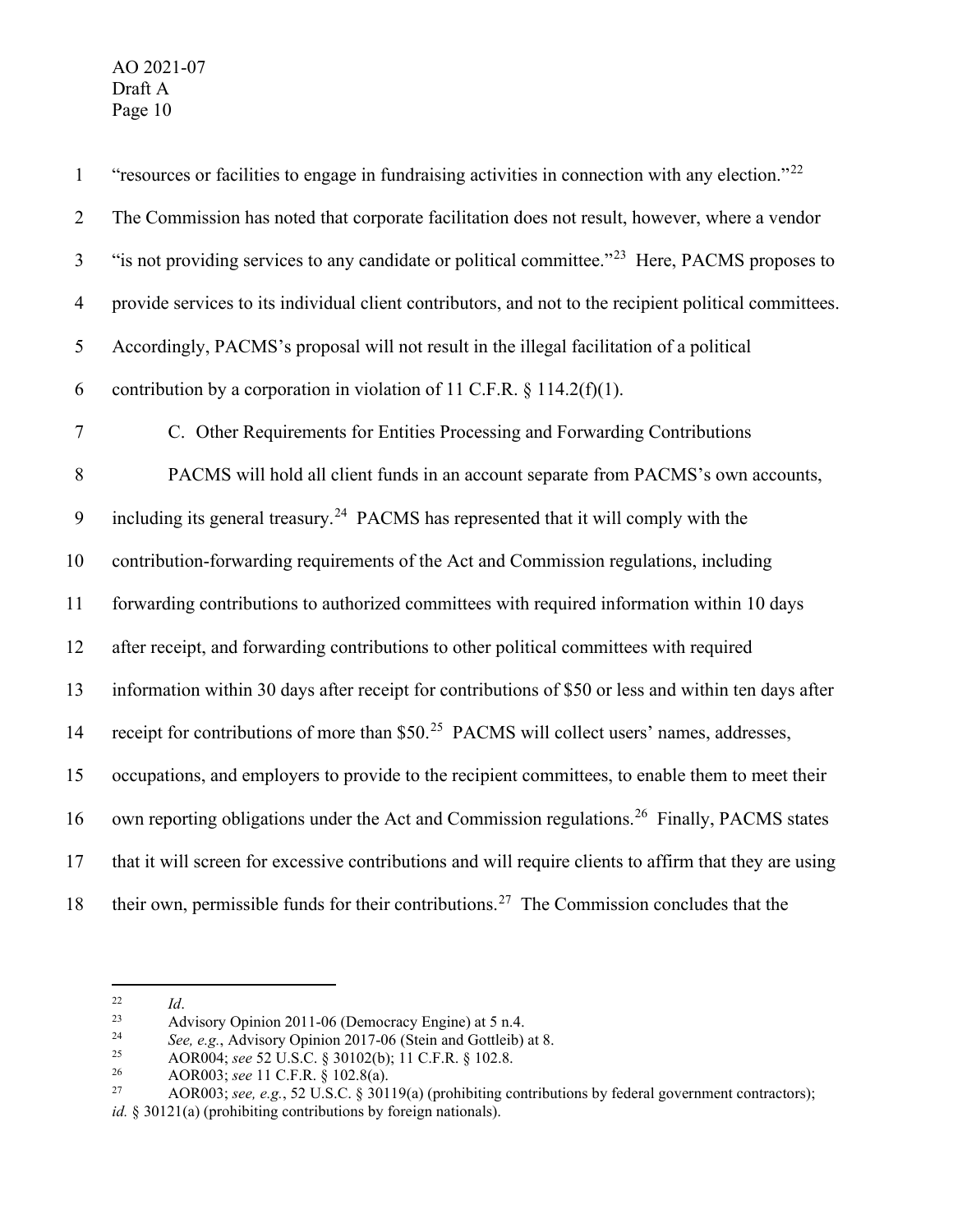| $\mathbf{1}$         | proposed methods of information collection, recordkeeping, and handling of funds are consistent                                                                                                                                                                                           |
|----------------------|-------------------------------------------------------------------------------------------------------------------------------------------------------------------------------------------------------------------------------------------------------------------------------------------|
| $\overline{2}$       | with the Act and Commission regulations, and with previous advisory opinion requests.                                                                                                                                                                                                     |
| 3                    | Does PACMS qualify as a "commercial vendor" under 11 C.F.R. $\S$ § 114.2(f), 116.1(c)?<br>3 <sub>1</sub>                                                                                                                                                                                  |
| $\overline{4}$<br>5  | No, PACMS does not qualify as a "commercial vendor" under 11 C.F.R. § 114.2(f) or                                                                                                                                                                                                         |
| 6                    | § 116.1(c), because it does not provide goods or services to any candidate or political committee.                                                                                                                                                                                        |
| $\tau$               | Under 11 C.F.R. § 116.1(c), the phrase "commercial vendor" means "any person[]                                                                                                                                                                                                            |
| $8\,$                | providing goods or services to a candidate or political committee whose usual and normal                                                                                                                                                                                                  |
| 9                    | business involves the sale, rental, lease, or provision of those goods and services." Section                                                                                                                                                                                             |
| 10                   | 114.2(f) incorporates this definition by reference. <sup>28</sup>                                                                                                                                                                                                                         |
| 11                   | As explained in the answer to Questions 1 and 2 above, PACMS does not propose to                                                                                                                                                                                                          |
| 12                   | provide goods or services to any candidate or political committee. Accordingly, PACMS would                                                                                                                                                                                               |
| 13                   | not be a "commercial vendor" for purposes of 11 C.F.R. § 114.2(f) and § 116.1(c).                                                                                                                                                                                                         |
| 14<br>15<br>16<br>17 | Does PACMS, either on its own or in conjunction with its clients, qualify as a "political"<br>$\overline{4}$ .<br>committee" subject to federal reporting requirements? Is PACMS required to file periodic<br>reports with the Commission, whether as a political committee or otherwise? |
| 18<br>19<br>20       | Do contributions that PACMS processes at a client's direction, using client's funds,<br>5.<br>qualify as impermissible "conduit" contributions?                                                                                                                                           |
| 21                   | No, PACMS would not qualify as a "political committee" subject to federal reporting                                                                                                                                                                                                       |
| 22                   | requirements or otherwise be required to file reports with the Commission, nor would PACMS                                                                                                                                                                                                |
| 23                   | qualify as an impermissible conduit of contributions.                                                                                                                                                                                                                                     |
| 24                   | A "political committee" includes any group of persons that receives contributions or                                                                                                                                                                                                      |
| 25                   | makes expenditures in excess of \$1,000 and has as its major purpose the election or defeat of a                                                                                                                                                                                          |

<span id="page-11-0"></span> 11 C.F.R. § 114.2(f)(1); *see also* Corporate and Labor Organization Activity; Express Advocacy and Coordination With Candidates, 60 Fed. Reg. 64,260, 64,264 (Dec. 14, 1995) ("The term 'commercial vendor' [as used in § 114.2(f)] is defined in 11 CFR 116.1(c).").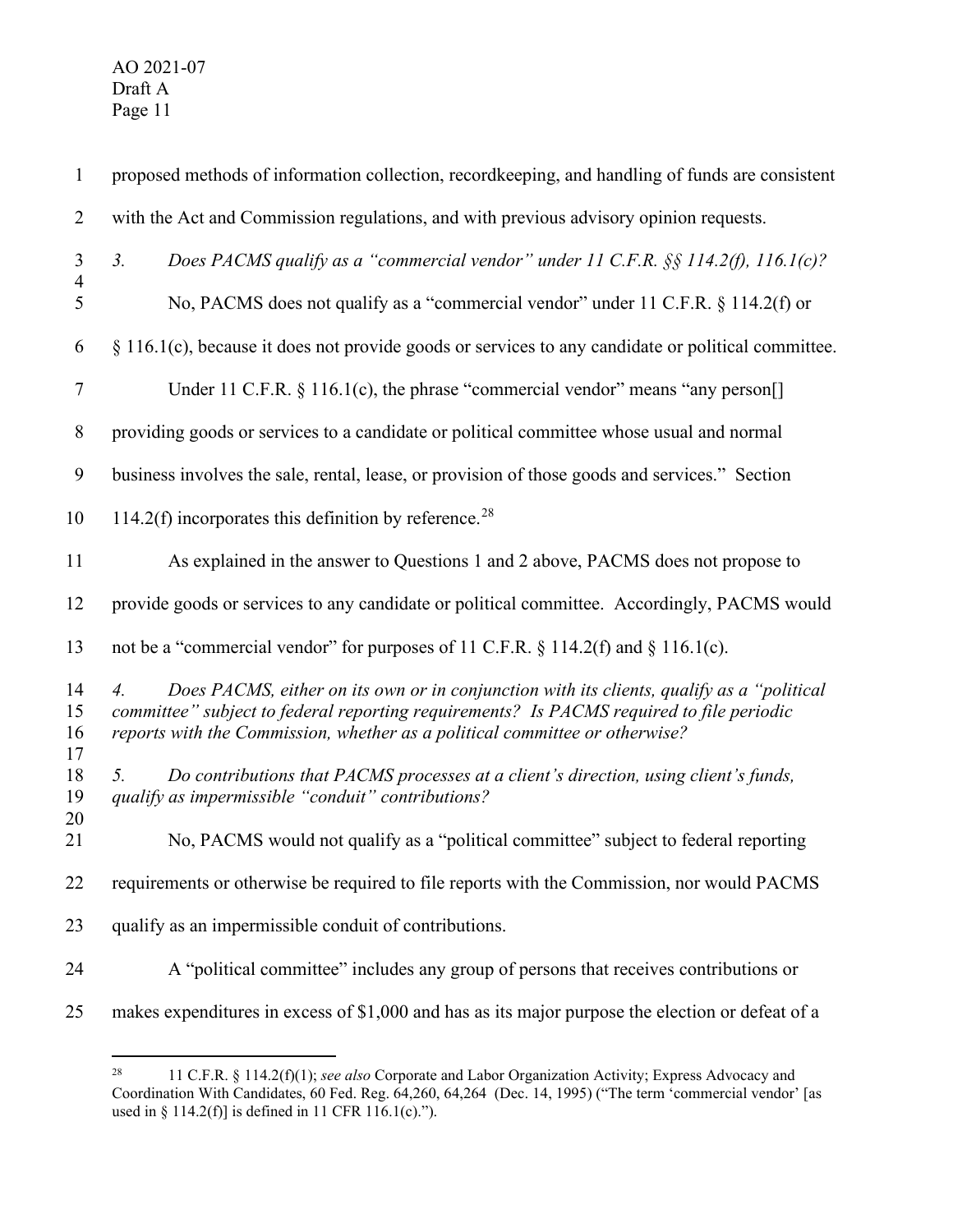1 clearly identified federal candidate.<sup>[29](#page-12-0)</sup> The "treasurer of a political committee shall file reports of 2 receipts and disbursements." $30$ 

| 3              | As explained in the answer to Question 1, above, PACMS would not make any                                   |
|----------------|-------------------------------------------------------------------------------------------------------------|
| $\overline{4}$ | contributions under its proposal. Further, PACMS states that it will not make any                           |
| 5              | expenditures. <sup>31</sup> Thus, PACMS's proposed service would not cause it to be a political committee.  |
| 6              | It is therefore not subject to the reporting requirements for political committees. <sup>32</sup>           |
| $\tau$         | In addition to the periodic reporting requirements that apply to political committees, 33                   |
| 8              | persons who make independent expenditures or electioneering communications are also subject                 |
| 9              | to reporting requirements. <sup>34</sup> "The term 'independent expenditure' means an expenditure by a      |
| 10             | person expressly advocating the election or defeat of a clearly identified [federal] candidate              |
| 11             | $\ldots$ ." <sup>35</sup> "The term 'electioneering communication' means any broadcast, cable, or satellite |
| 12             | communication which refers to a clearly identified candidate for Federal office "36                         |
| 13             | Based on PACMS's representation that it will not expressly advocate the election or                         |
| 14             | defeat of a clearly identified federal candidate, <sup>37</sup> the Commission concludes that PACMS will    |
| 15             | not make independent expenditures and, accordingly, will not be subject to the reporting                    |

<span id="page-12-0"></span><sup>29</sup> 52 U.S.C. § 30101(4); *see Buckley v. Valeo*, 424 U.S. 1, 79 (1976) (construing "political committee" to "only encompass organizations that are under the control of a candidate or the major purpose of which is the nomination or election of a candidate"). Political committees also include separate segregated funds and certain local committees of a political party. 52 U.S.C. § 30101(4).<br>30 52 U.S.C. § 20104(a)(1); see 11 C.E.B. § 104.1 (im

- <span id="page-12-2"></span> $31$  AOR008.<br> $32$  See Advis
- <span id="page-12-3"></span><sup>32</sup> *See* Advisory Opinion 2012-22 (skimmerhat) at 9 (reaching same conclusion about commercial service provider); Advisory Opinion 2011-19 (GivingSphere) at 10 (same).

<span id="page-12-1"></span><sup>30</sup> 52 U.S.C. § 30104(a)(1); *see* 11 C.F.R. § 104.1 (implementing 52 U.S.C. § 30104(a)(1)).

<span id="page-12-4"></span> $\frac{33}{33}$  Although the text of your question refers only to "periodic" reporting requirements, the Commission also answers whether PACMS must satisfy any other reporting requirements under the Act and Commission regulations.<br> $\frac{34}{200}$  S2 U S C  $\frac{8830104(c)}{1000}$  (independent expenditures) (f) (electioneering communications); 11 C <sup>34</sup> *See* 52 U.S.C. §§ 30104(c) (independent expenditures), (f) (electioneering communications); 11 C.F.R.

<span id="page-12-5"></span> $\S$ § 109.10 (independent expenditures); 100.29 (electioneering communications)<br>35 (2) II S  $C$  § 20101447

<span id="page-12-6"></span><sup>&</sup>lt;sup>35</sup> 52 U.S.C. § 30101(17); *see also* 11 C.F.R. 100.16 (further defining independent expenditure).<br><sup>36</sup> 52 U.S.C. § 30104(f)(3)(A)(i); see also 11 C.F.R. § 100.29 (further defining electioneering

<span id="page-12-7"></span><sup>36</sup> 52 U.S.C. § 30104(f)(3)(A)(i); *see also* 11 C.F.R. § 100.29 (further defining electioneering communication).

<span id="page-12-8"></span><sup>37</sup> AOR002.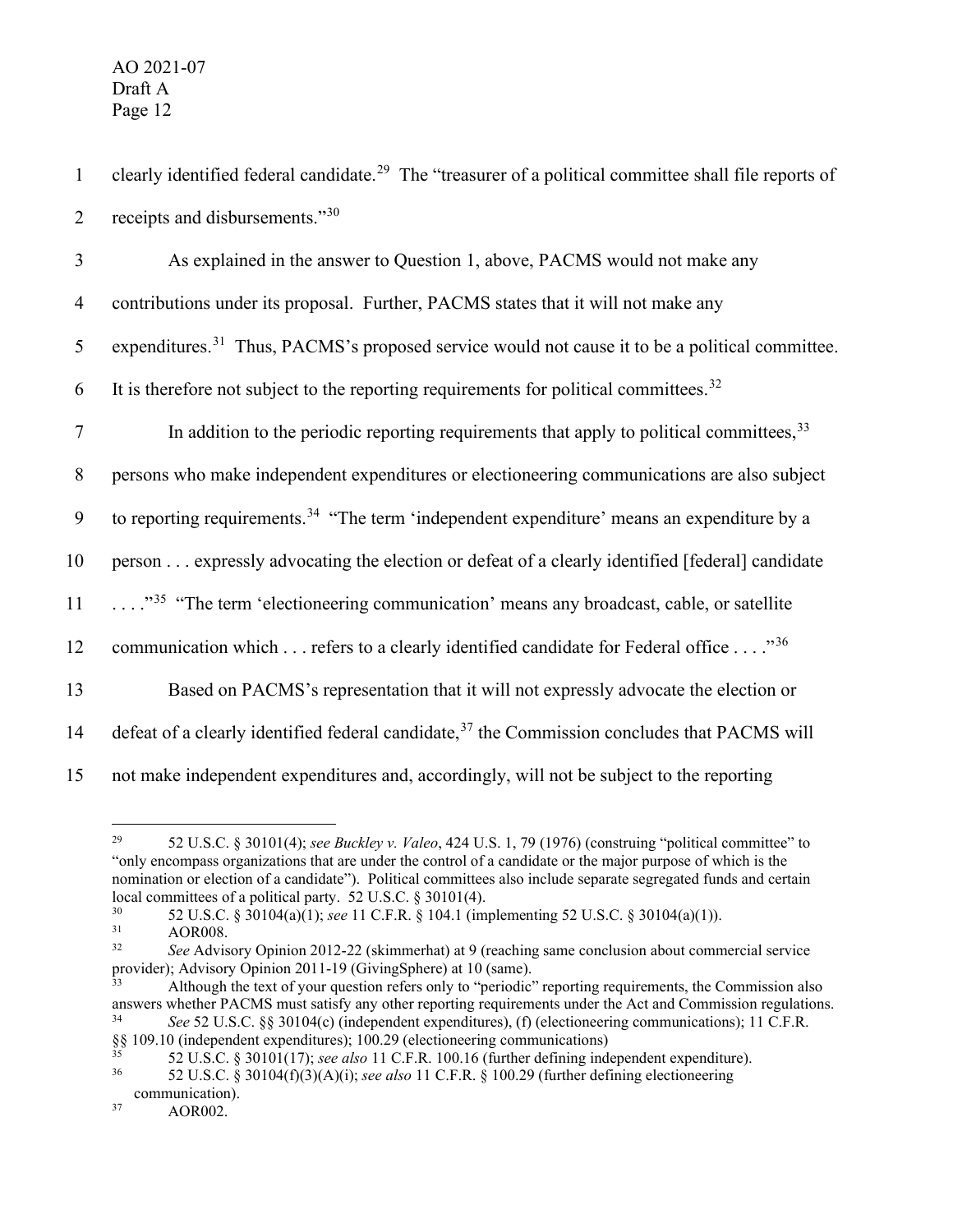1 requirements for persons making independent expenditures.<sup>[38](#page-13-0)</sup> Moreover, given that PACMS's 2 proposal is limited to providing services over the internet and does not include any broadcast, 3 cable, or satellite communications referring to clearly identified federal candidates,  $39$  PACMS's 4 proposal does not implicate the reporting requirements for persons making electioneering 5 communications.<sup>[40](#page-13-2)</sup> 6 Further, the Act and Commission regulations impose reporting requirements on, and 7 prohibit corporations from acting as, intermediaries or conduits of contributions earmarked to 8 candidates or their authorized committees.<sup>[41](#page-13-3)</sup> Such intermediaries and conduits must report the 9 original source of the earmarked contributions, as well as the recipient candidates or authorized 10 committees.<sup>[42](#page-13-4)</sup> The Commission has concluded, however, that commercial entities providing 11 certain electronic transactional services to assist contributors in making contributions do not run 12 afoul of the corporate conduit prohibition because their services are "akin to 'delivery services, 13 bill-paying services, or check writing services.<sup>'"[43](#page-13-5)</sup> For that reason, the Commission has not 14 treated contributions made through such platforms as contributions through an intermediary or 15 conduit, but rather as direct contributions to the candidate or committee made through a

<span id="page-13-1"></span>AOR008. The request does not propose advertising through broadcast, cable, or satellite communications. AOR004 (stating only that PACMS "reserves the right to advertise its services on the Internet").

<span id="page-13-0"></span><sup>38</sup> *See* Advisory Opinion 2012-22 (skimmerhat) at 9 (reaching same conclusion about commercial service provider); Advisory Opinion 2011-19 (GivingSphere) at 10 (same).

<span id="page-13-2"></span><sup>&</sup>lt;sup>40</sup> *See* Advisory Opinion 2012-22 (skimmerhat) at 9 (reaching same conclusion regarding commercial service provider); Advisory Opinion 2011-19 (GivingSphere) at 10 (same).

<span id="page-13-3"></span>See 52 U.S.C. § 30118(a) (generally prohibiting contributions by corporations); 11 C.F.R. § 110.6(b)(2)(ii) (prohibiting entities that are prohibited from making contributions from acting as a conduit or intermediary for contributions earmarked to candidates or their authorized committees).<br> $^{42}$  52 U S C  $\land$  30116(a)(8): 11 C E P  $\land$  110.6(c)

<span id="page-13-5"></span><span id="page-13-4"></span><sup>42 52</sup> U.S.C. § 30116(a)(8); 11 C.F.R. § 110.6(c).<br>
43 Advisory Opinion 2012-22 (skimmerhat) at 10 (quoting Advisory Opinion 2011-06 (Democracy Engine) at 5)).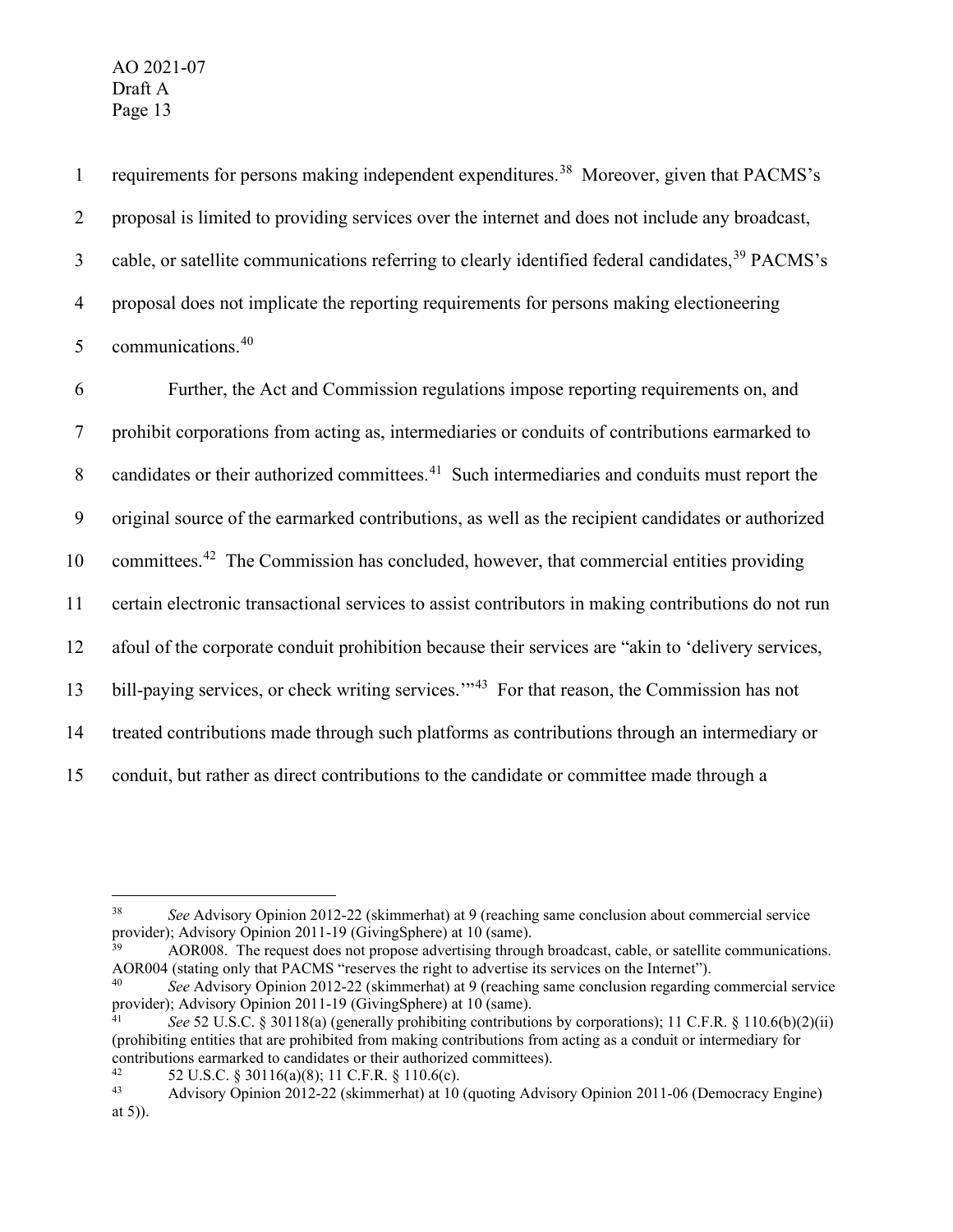contributions on behalf of contributors are not required to file reports as, and are not considered to be, intermediaries or conduits of earmarked contributions. Here, PACMS is a commercial entity that proposes to provide a service to contributors by providing them access to a secure online interface that will enable them to deposit funds and receive communications from designated solicitors, while the contributors maintain exclusive control over the disposition of their funds. Further, PACMS will charge its clients a fee to cover its costs and provide a reasonable profit. Finally, PACMS will transmit its clients' contributions to political committees in the ordinary course of business and only as directed by the contributors. As in previous advisory opinions in which requestors proposed to charge and serve clients similarly, PACMS's services will be "akin to delivery services, bill-paying services, or 12 check writing services,"<sup>[45](#page-14-1)</sup> and contributions made through PACMS's platform will be direct contributions to candidates made through a commercial contribution-processing service, rather than contributions to a conduit or intermediary earmarked for a candidate or authorized committee. Accordingly, PACMS will not be subject to the prohibitions or reporting requirements of conduits and intermediaries.

1 commercial contribution-processing service.<sup>[44](#page-14-0)</sup> Accordingly, commercial entities that process

For these reasons, PACMS's proposed activities as described in the advisory opinion

request will not subject it to reporting requirements under the Act or Commission regulations,

<span id="page-14-0"></span> *E.g.*, Advisory Opinion 2017-06 (Stein and Gottlieb) at 6-8; Advisory Opinion 2015-08 (Repledge) at 8; Advisory Opinion 2012-22 (skimmerhat) at 10;<br><sup>45</sup> Advisory Opinion 2017-06 (Stein and Gottlieb) at 6-8 (concluding that commercial contribution-processing

<span id="page-14-1"></span>service acting in ordinary course of business and charging reasonable fee was not making contributions); Advisory Opinion 2015-08 (Repledge) at 7 (same); Advisory Opinion 2012-22 (skimmerhat) at 10 (same).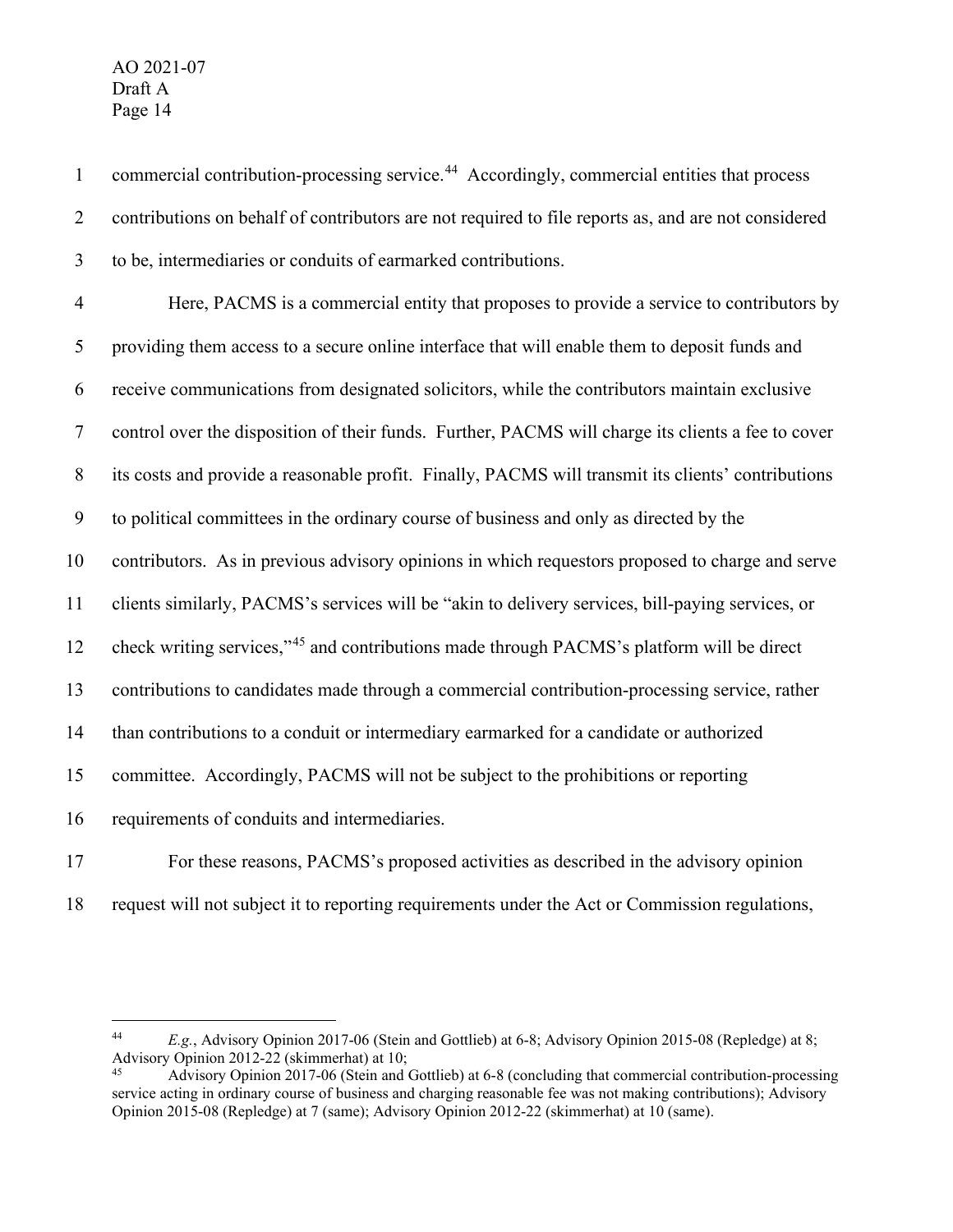whether as a political committee or otherwise, nor will PACMS qualify as an impermissible conduit of contributions.

 *6. Does the annual fee or debit/credit card service fee that a client pays to PACMS for its services qualify as a contribution to any of the candidates, political committees, or political party committees to which the client makes contributions using PACMS's services?* No, neither the annual fee nor debit/credit card service fee that a client pays to PACMS for its services would qualify as a contribution to any of the political committees to which the client makes contributions using PACMS's services.

In determining whether fees paid by clients of contribution-processing services constitute

contributions to the recipient political committees, the Commission has considered whether the

fees would relieve the recipient political committees of a financial burden they would otherwise

13 have had to pay for themselves.<sup>[46](#page-15-0)</sup> Here, because the fees that PACMS will receive from its

clients "are to pay for services rendered for the benefit of the contributors, not of the recipient

political committees,' such fees do not relieve the recipient political committees of a financial

burden they would otherwise have had to pay for themselves."<sup>47</sup> Thus, fees paid by PACMS's

clients to PACMS for its services would not be contributions to any of the candidates, political

committees, or political party committees to which the client makes contributions using

PACMS's services.

- *7. May PACMS permit a person who works for a corporation or trade association to be designated as a "solicitor" to make solicitations through the interface?*
- <span id="page-15-0"></span>

 *E.g*., Advisory Opinion 2017-06 (Stein and Gottlieb) at 5; Advisory Opinion 2015-15 (WeSupportThat.com) at 5; Advisory Opinion 2015-08 (Repledge) at 9.<br><sup>47</sup> Advisory Opinion 2014-07 (Crowdpac) at 6 (internal quotation marks and alterations omitted) (concluding

<span id="page-15-1"></span>that fees charged by commercial contribution-processing entity were not contributions to recipient political committees); *see also* Advisory Opinion 2015-08 (Repledge) at 8-9 (same); Advisory Opinion 2012-22 (skimmerhat) at 6 (same); Advisory Opinion 2011-06 (Democracy Engine) at 6 (same).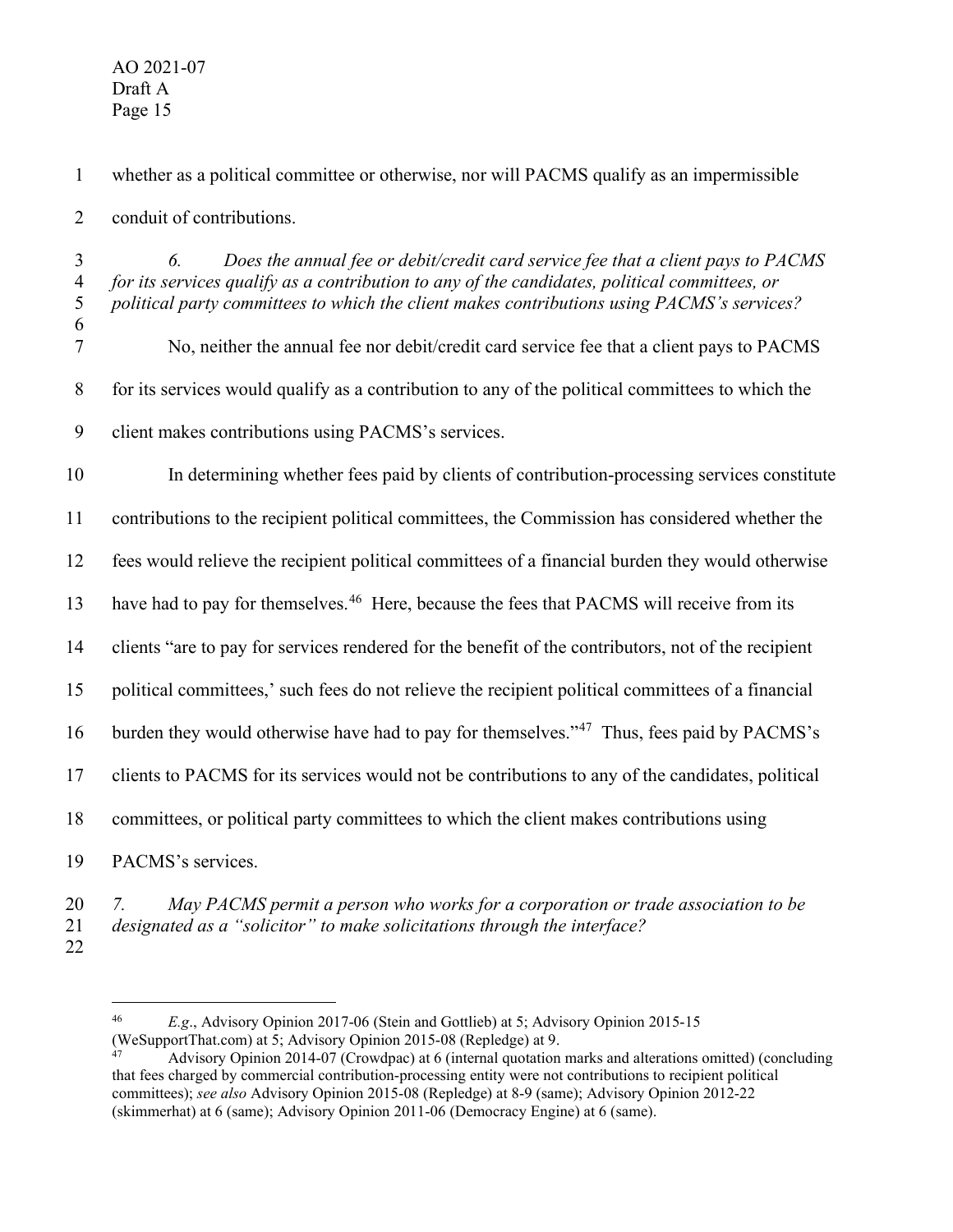Yes, PACMS may permit a person who works for a corporation or trade association to be designated as a "solicitor" to make solicitations through PACMS's internet interface. PACMS indicates that corporate and trade association officers and employees in their personal capacities could be designated by its clients to make solicitations through the PACMS 5 interface.<sup>[48](#page-16-0)</sup> The Commission concludes that nothing in the Act or Commission regulations prohibits such an individual from soliciting otherwise permissible contributions to federal 7 political committees.<sup>[49](#page-16-1)</sup> Thus, PACMS may permit individuals who work for corporations and trade associations, acting in their personal capacities, to use the PACMS platform to solicit 9 contributions.<sup>[50](#page-16-2)</sup> This response constitutes an advisory opinion concerning the application of the Act and 11 Commission regulations to the specific transactions or activities set forth in PACMS's request.<sup>[51](#page-16-3)</sup> The Commission emphasizes that, if there is a change in any of the facts or assumptions presented, and such facts or assumptions are material to a conclusion presented in this advisory opinion, then the requestor may not rely on that conclusion as support for its proposed transactions or activity. Any person involved in any specific transaction or activity which is indistinguishable in all its material aspects from the transaction or activity with respect to which

<span id="page-16-0"></span><sup>48</sup> AOR009 ("An officer or employee of a corporation or trade association may, in their personal capacity, use the PACMS platform to solicit contributions.").

<span id="page-16-1"></span>PACMS states that it will require any individual designated as a solicitor to attest that they are not a foreign national. AOR012.<br><sup>50</sup> *C.f.*, Advisory Opinion 2015-09 (Senate Majority PAC) at 7 (concluding that agent of candidate may solicit

<span id="page-16-3"></span><span id="page-16-2"></span>funds for other organizations, without violating rules applicable to agents of candidates, if it acts exclusively on behalf of other organization and at different times from when acting on behalf of campaign); Advisory Opinion 2000-20 (Committee for Quality Cancer Care) (permitting employees and officers of corporations acting in personal capacities to establish nonconnected political committee); *see also* 11 C.F.R. §§ 100.94(a) (exempting value of individual's personal services and use of equipment or services to engage in uncompensated internet activity including "[s]ending or forwarding electronic messages" —from definition of "contribution," "regardless of who owns the equipment and services"), 100.155(a) (exempting same activity from definition of "expenditure"). <sup>51</sup> *See* 52 U.S.C. § 30108.